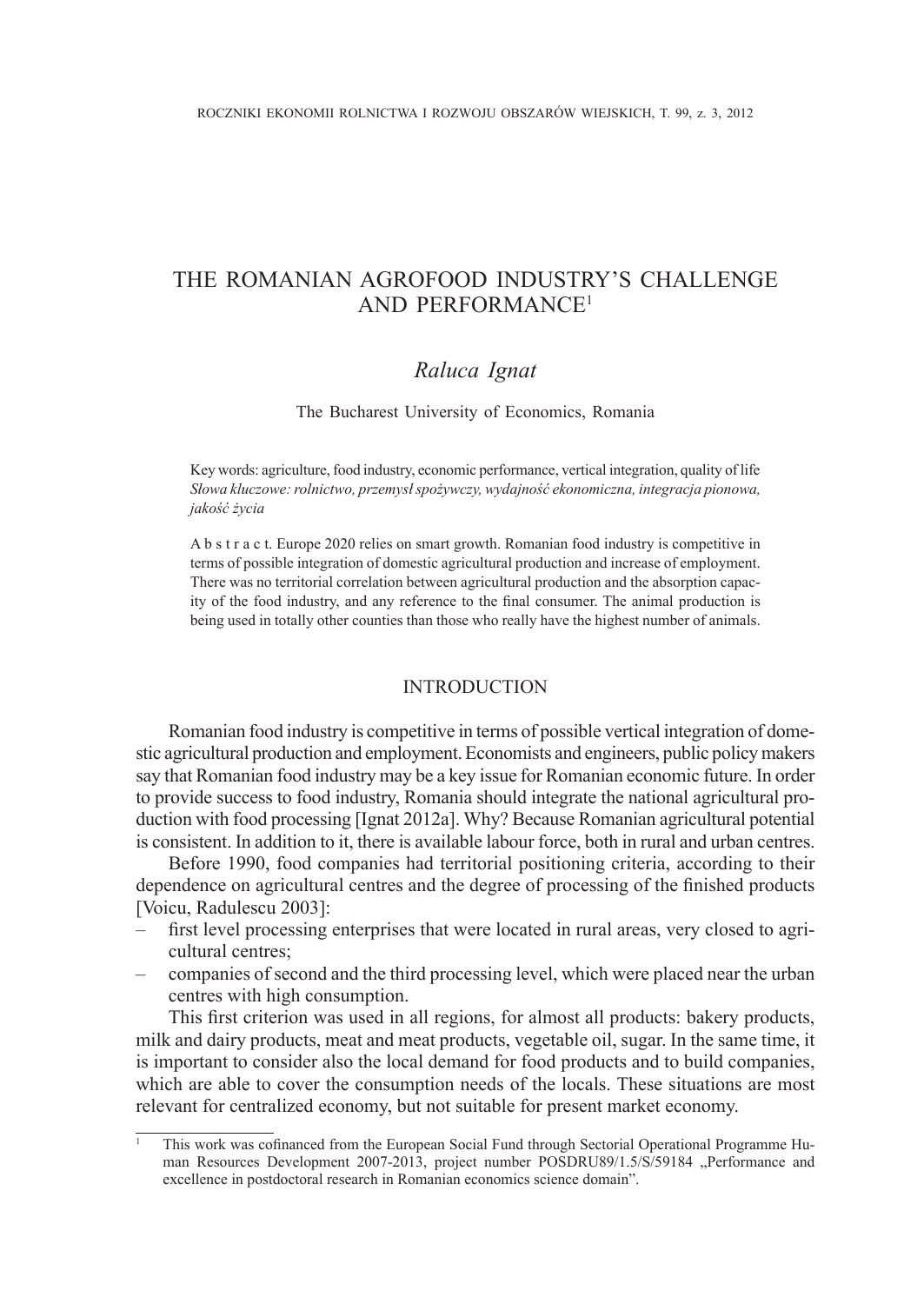## 86 IGNAT RALUCA

As expected, the food industry evolves. Food production and consumption can only be understood in rational terms of efficiency and economies of scale, nutritional values, pricing policies, product quality, accessibility and availability, but should be seen as an emotional, ethical and aesthetic problem as well [Bunte, Dagevos 2009, p. 20]. The current results of research in the food industry demonstrate the need to look perfect as an unbreakable connection between agriculture and final consumer. In fact, the motto of European public policy is "from farm to fork". There are authors who consider important elements such as consumer demand, quality standards and food safety, competition and local concentration, communication and information technologies, human skills and entrepreneurial activities of the local population in order to locate a processing centre [Hartmann et al. 2010].

The food industry is a complex system. Food quantity and quality depend on agriculture. However, multinational companies are controlling this system, and squaring it despite having less than 3% of total food sales [Bunte, Dagevos 2009, 18].

The forms of relationships between farmers, food industry and retailers can be explained and arranged by various criteria. Thus, we may consider market relations, horizontal links (between the players in the same market or industry), vertical (between suppliers and customers in a product chain) and among industries (between players in different markets or industries are different). But, in order to make connections we must consider the transaction costs [Chaddad, Rodriguez-Alcalá 2010, p. 45].

On the other hand, links can become sustainable if the benefit of collaborative relationship is intended [Fischer, Reynolds 2010, p. 30-44). Vertical integration can provide routes "from farm to fork" for all market actors. In terms of sophistication, agriculture is before other companies in industries that barely understood the benefits of collaborative learning groups network [Jack 2009, p. 100].

#### THE RESEARCH METHODOLOGY

The paper is a part of the larger study "*Agro-food industrial centre* – *A modern conceptual model for a new identity of Romanian rurality in knowledge based society"*. The research motivation is given by the interest for the higher added value for Romanian industry, in special, and Romanian economy, in general, that may create the relation between the food industry and animal production.

The research question was: is a territorial positioning criterion for the food industry activity developed in each Romanian region? What is the territorial connection between the region's agricultural output and the local food industry's type?

The research objective is to discover the criterion for the capitalization of agricultural production centres in order to further identify a conceptual model to succeed the vertical integration of agricultural production, for rising performance of the sector.

The tested hypothesis is if there are Romanian regions, where agriculture focuses on these results, but fail with the food industry vertical integration, respective in using the results. The study started by analysing livestock for pigs, poultry, and cattle. Each county's animal production and use of animal production were analysed and a hierarchy by size was made. For each product we made two groups: one of the first five regions with the highest number of animals and a second one with the highest number of used animals into production/food processing activity. For each group results were compared with national averages.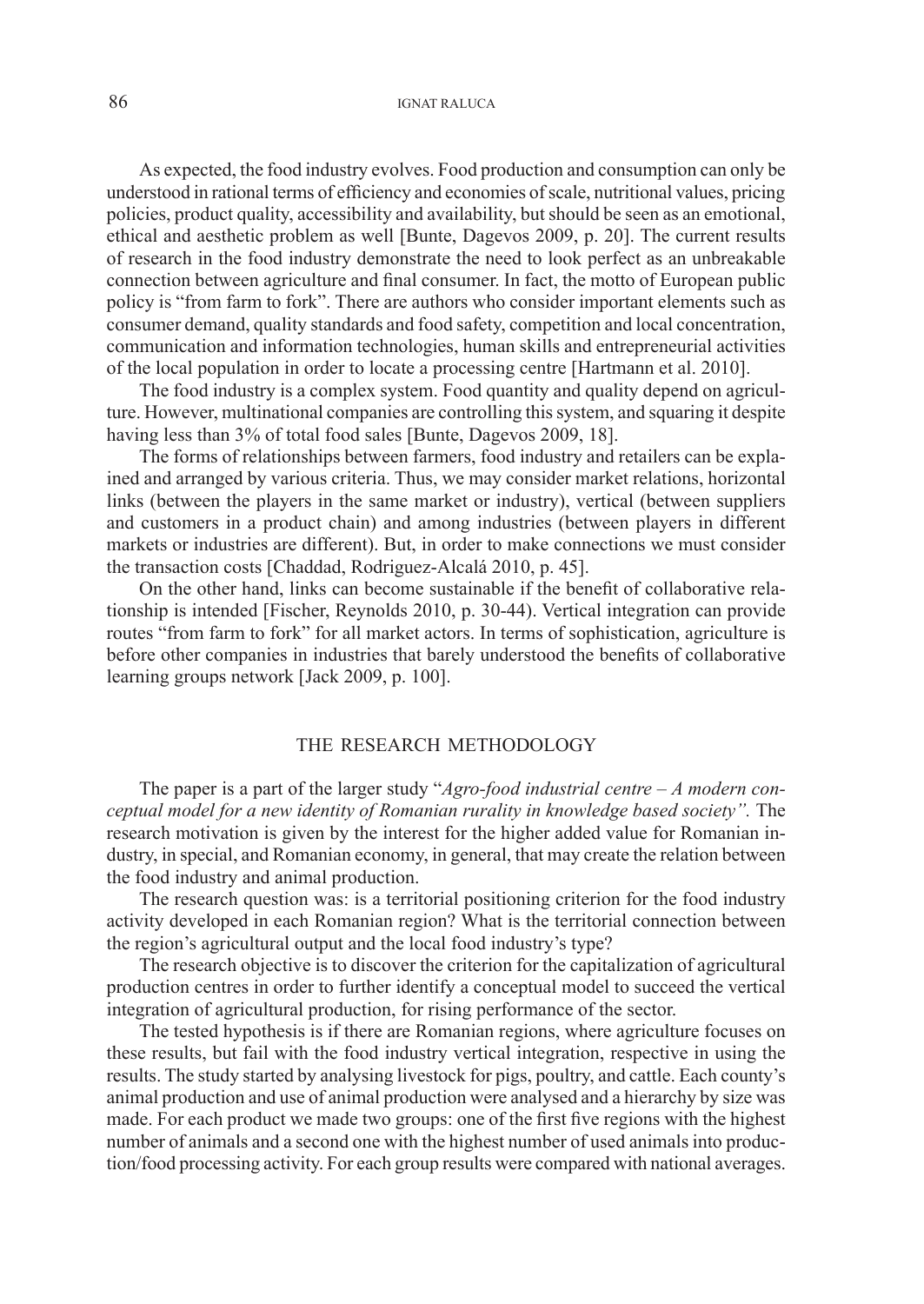The findings have revealed that, generally the top five regions in the hierarchy of the largest producers manage high national results, but there is no territorial connection between them and those that use the highest number of animal production, exception in some cases, proximity and neighbourliness between counties.

# The gap between performance and challenges in Romanian agrofood industry

In the transition to market economy after 1990, the Romanian food industry has faced many limitations. Some specific restrictions were added to those of the national economy: the natural confrontation of supply and demand was emphasized by the sometimes un-loyal competition of the imported products [Ignat 2011].

Along with this, food industry was hit by another problem: the results of research and innovation worldwide have turned it into a dependent by the chemical industry, especially by the additives.

Table 1. The Romanian food industry evolution

| Indicator                                    | Year    |           |            |  |
|----------------------------------------------|---------|-----------|------------|--|
|                                              | 2009    | 2010      | 2011       |  |
| Net avarage income [lei]                     | 1,361   | 1.391     | 1,467*     |  |
| Net avarage<br>income in food industry [lei] | 948     | $993**$   | $1,055^*$  |  |
| Number of employees in food industry [no.]   | 144,000 | 143,600** | 148,000*   |  |
| Labour productivity index $(2005=100)$       | 133.1   | $135.3*$  | $127.2*$   |  |
| Industry production index $(2005=100)$       | 134.6   | 125.5     | $124.3***$ |  |

\* December 2011; \*\* December 2010; \*\*\* June 2011

Source: own concept after Câștigul salarial mediul net în luna ianuarie 2012, www.insse.ro, România în cifre 2011, Anuarul statistic al României 2010.

We need to consider that Romanian agriculture, even as an European agriculture, has yet strong difficulties with propagated effects on Romanian food industry. The main challenges of the Romanian agro-food system are:

- 1. Lack of a clear, easy to follow policy, with annual plans and specific purpose for the farmer. The idea is to have well applied policy, with long-term correlations and very sound. The Romanian National Rural Development Programme 2007-2013 is a well organised instrument, but its problem concerns its implementation, its incapacity to be annually adjusted, considering exogenous factors. Each of the main fields of interest of Romania's public policy like agriculture, rural development, European affairs, inspection, European Fisheries Fund, ministry's budget for year 2011, shows the specific approach. Efforts are large and the articulation with EU requirements is not easy. The challenge is to find these efforts' convergence.
- 2. Unbalanced access (in time and space) to pre-accession and now to the structural funds which is caused by social and economic differences, and the excessive bureaucracy in accessing EU funds. The accessed amounts for rural development are not adjusted to the regional needs, but have a national call of proposals. Therefore, most developed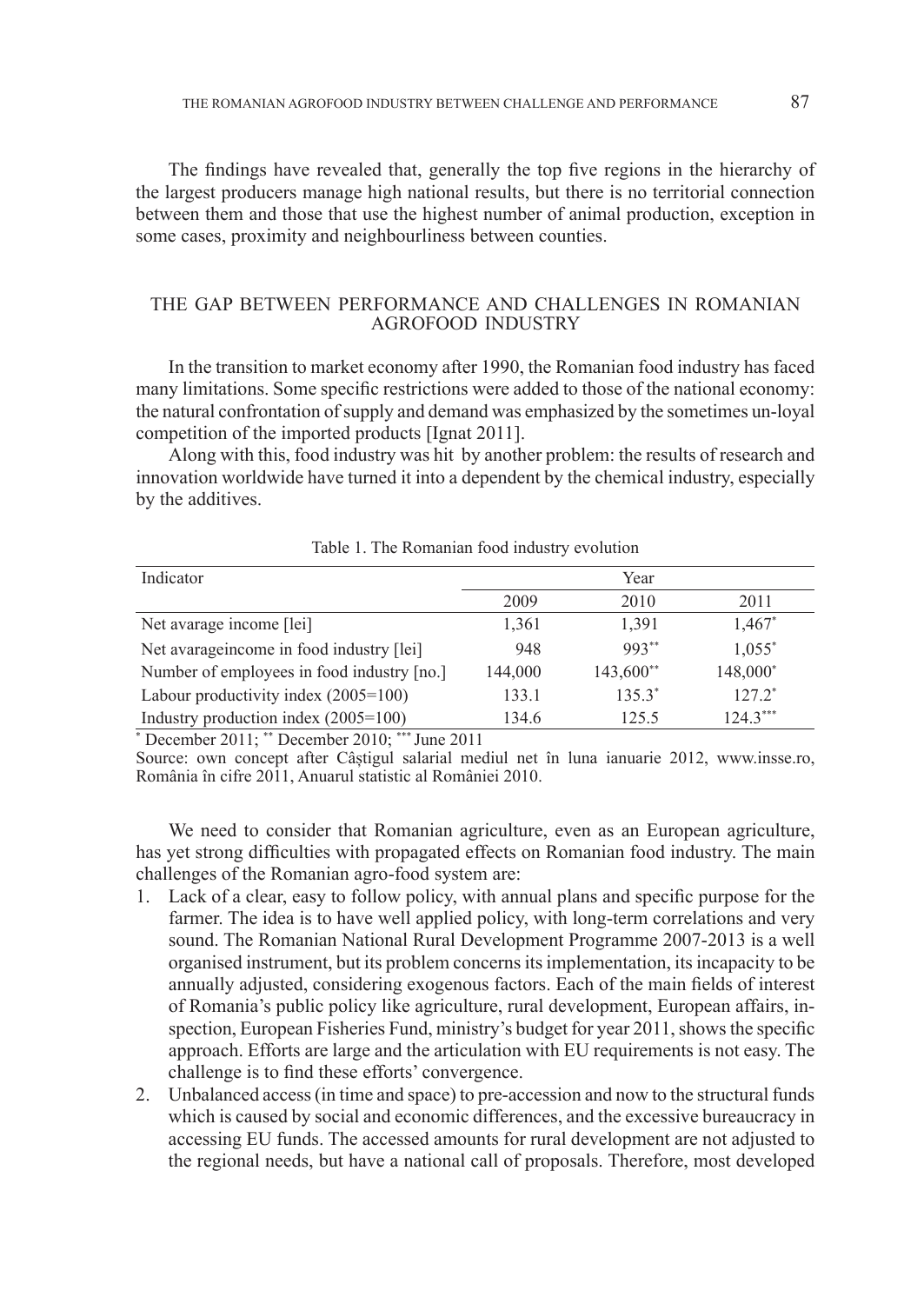regions are those, which had better accession of EU funds, and the gap between the development levels of regions was deepened [Raportul Anual ... 2009, p. 66]. In the same Report we may see the important investments in the food processing made in rural areas, without any economic criterion for the factories' positioning decision.

- 3. Existence of a vicious circle in which the Romanian farmer is cached, which does not allow him neither to perform nor to become competitive. The challenge is to find niches where public policy should intervene.
- 4. Above mentioned limits that determine part of the challenges that Romanian food industry confronts to, we may add the following:
- absence of great value of standardised agricultural products;
- lack of stabile annual production;
- huge number of possible partners for inputs delivery from rural areas, given the high number of agricultural producers.

Thus, food industry has no outstanding performance. According to the Romanian Statistical Yearbook 2010, food industry represents 11% of industrial activity. The importance of this industry might be expressed by 1 employee per 135 Romanians, and this takes place while 148 000 employees feed all people in Romania. 10% of total employment generates 11% of industrial activities and added value in Romanian industry. An average net salary is much lower than in the overall industry, twice lower than in the beverage industry and arguably three times smaller than in the tobacco industry. Besides the labour productivity index is among the lowest in Romanian industry and is still decreasing. Correlated to these, industrial production index is among the largest, but with annual fluctuations. Food import (CIF – cost, insurance, and frieght) in October 2011 reached 256.2 million euro, twice as much as the food export (FOB – free on board) in October 2011, only 123.5 million euro.

The quality and quantity of inputs in the agro-food system are very important nowadays. Therefore, we consider an analysis of the connection between food and agriculture production, from the perspective of territorial positioning criterion to be appropriate. Food industry and animal husbandry have strategic importance for Romania. As traditional activity of our country, livestock aims at creating direct links, immediate performance in the food industry, and to achieve sustainable economic growth.

Because the higher added value is provided by the livestock – food processors connection, we analysed this relation first, before analysing the connection between crops - food processors. We conducted a review of the sector, highlighting the main producing regions in the food industry and a detailed analysis of milk production and milk processing industry.

Pork is particularly important for Romania, from several points of view [Ignat 2012b]:

- it represents a traditional activity, households in rural areas are traditionally raising a pig in order to slaughter it during Christmas holidays for their own members;
- it is a traditional activity for firms growth's perspectives, and Romania managed in this way to stabilize employment in rural areas; the population is employed in the animal farm activity has a continuity, while the crop activities require a temporary labour involvement;
- it has a major importance in meat chains, as pork represents the main ingredient for meat products;
- the average consumption/capita is high, given the tradition in this field; Romania in 2009 had an average annual net consumption/capita of 32.5 kg, and a net average daily consumption/capita of 71.1 g [INS 2010].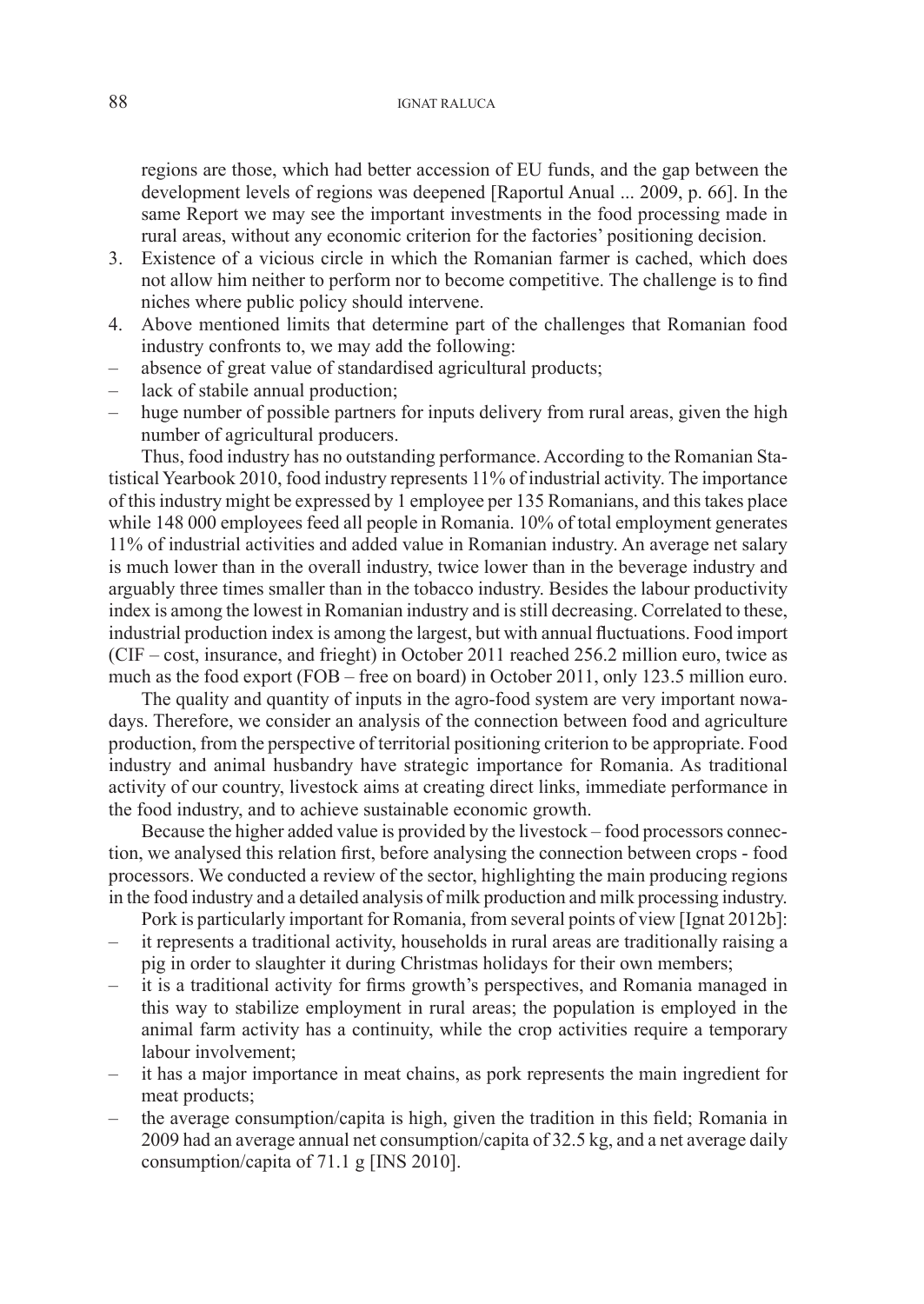| Number of pigs            | Total   | Results and use of animal<br>$production - pigs$ | Total production |  |
|---------------------------|---------|--------------------------------------------------|------------------|--|
| Total $-41$ de centres    |         | Total $-41$ de centres                           | 65,544           |  |
|                           | 727,136 |                                                  |                  |  |
| Timis                     | 212,515 | Timis                                            | 17,814           |  |
| Brăila                    | 57,188  | Brăila                                           | 4,449            |  |
| Constanta                 | 37,383  | Suceava                                          | 3,341            |  |
| Bihor                     | 36,690  | <b>Bihor</b>                                     | 2,753            |  |
| Ialomita                  | 35,438  | Prahova                                          | 2,539            |  |
| Average production/county | 17,312  | Average production/county                        | 1598,63          |  |
| Total of first five.      | 379,214 | Total of first five                              | 30,896           |  |
| $\%$ of total             | 52.1    | $%$ of total                                     | 47.13            |  |

Table 2. Number of pigs and results and use of animal production (tons) at  $29<sup>th</sup>$  of February 2012

Source: Data analysis from [*Technical and Operational Report* … 2012].

| Number of poultry         | Total      | Poultry meat production [tons] | Total<br>production |
|---------------------------|------------|--------------------------------|---------------------|
| Total $-41$ de centres    | 69,543,812 | Total $-41$ de centres         | 34,558,442          |
| Vaslui                    | 3,569,900  | Prahova                        | 3,792,767           |
| Prahova                   | 3,341,092  | Buzău                          | 3,637,955           |
| Bacău                     | 3,301,653  | Călărași                       | 3,601,794           |
| Călărași                  | 3,220,926  | Bacău                          | 2,707,821           |
| Alba                      | 2,857,649  | Dâmbovita                      | 1,984,000           |
| Average production/county | 1,696,190  | Average production/county      | 842,888             |
| Total of first five.      | 16,291,220 | Total of first five            | 15,724,337          |
| $%$ of total              | 23.42      | $%$ of total                   | 45.5                |

Table 3. Number of poultry and poultry meat production (tons) at  $29<sup>th</sup>$  of February 2012

Source: Data analysis from [*Technical and Operational Report* …2012].

Efforts of authorities have been directed to obtain high performance of this sector, by increasing exports and creating high value of the pig carcass.

Pig farms are present in all regions of Romania. Total production obtained at February 29, 2012 was 727,136 effectives, with an average/region of 17,312. The five regions that gather the highest number of pigs are: Timis, Braila, Constanta, Bihor and Ialomita, and they provide 52.1% of the total number produced in Romania (Tab. 2).

On the other hand, the highest pork production, in tonnes, belongs to counties of Timis, Braila, Suceava, Bihor and Prahova. Also, these five counties are concentrated territorially, but gather about 47.13% of total production. These are not the same counties with those gathering the higher number of pigs. Therefore, any of the groups of the five counties have territorial concentration, and they have no processing facilities, nor consumption centres in their proximity, in order to provide vertical integration of their animal production.

Poultry meat and poultry production have somewhat the same situation.

In Romania, on February  $29<sup>th</sup>$ ,  $2012$  there were  $2,171,733$  cattle herds, and  $24.58\%$ of total were recorded in five counties: Suceava, Botosani, Maramures, Iasi, Neamt. Meanwhile, the five counties in which obtain and exploit beef are: Arges, Suceava, Bacau, Botosani, Cluj. About 46% of total output produced and valued belonging to the following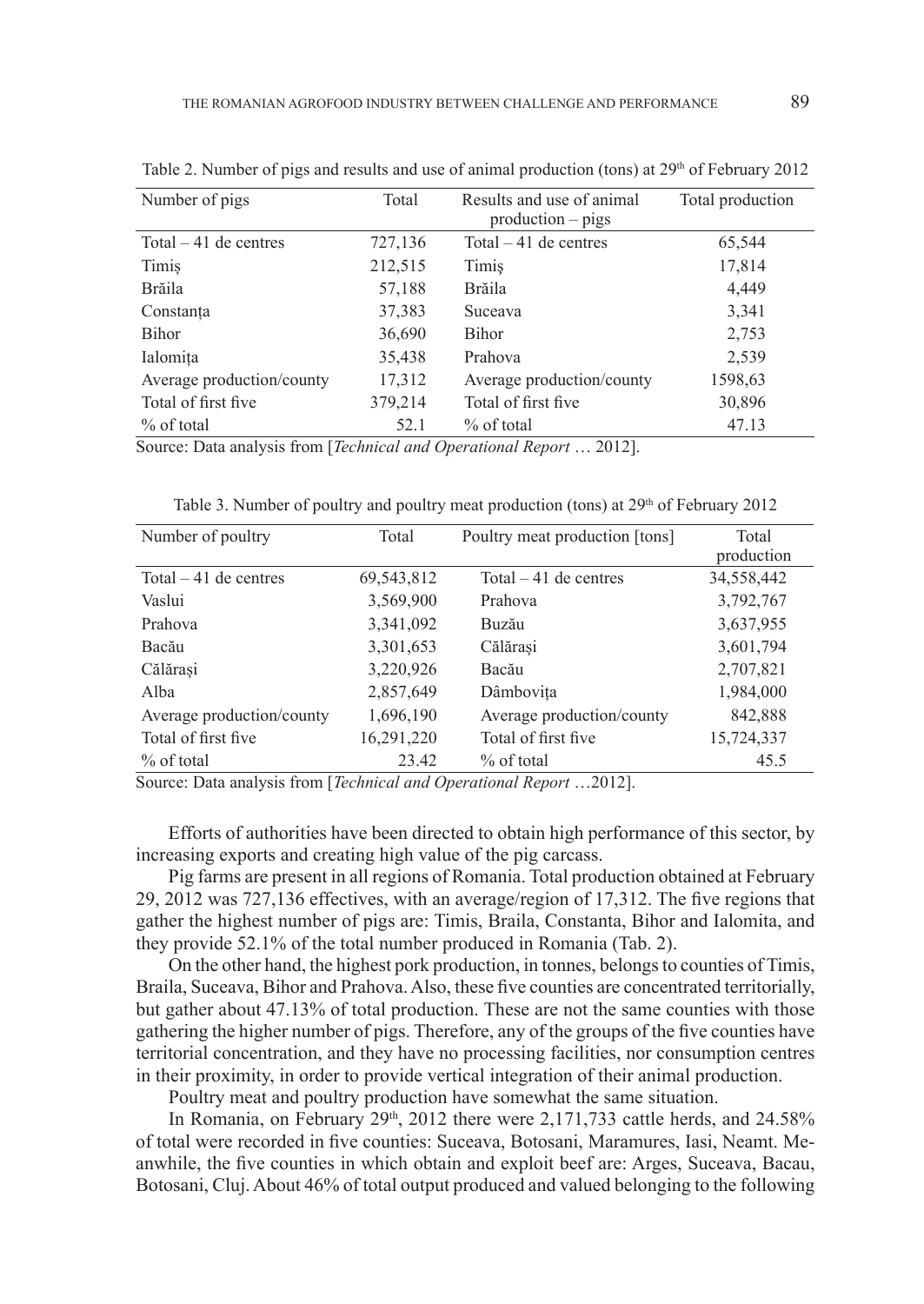| Number of cattle          | Total     | Results and use of animal<br>production (tons) | Total<br>production |
|---------------------------|-----------|------------------------------------------------|---------------------|
| Total $-41$ de centres    | 2,171,733 | Total $-41$ de centres                         | 30,240              |
| <b>Suceava</b>            | 169,193   | Suceava                                        | 4,616               |
| <b>Botosani</b>           | 108,727   | Arges                                          | 3,289               |
| Maramures                 | 86,648    | Bacău                                          | 2,376               |
| Iași                      | 85,288    | <b>Botosani</b>                                | 1,956               |
| Neamt                     | 84,034    | Neamt                                          | 1,678               |
| Average production/county | 52,969    | Average production/county                      | 737,56              |
| Total of first five.      | 533,890   | Total of first five                            | 13,915              |
| $\%$ of total             | 24.58     | $\%$ of total                                  | 46.01               |

Table 4. Number of cattle and results and use of animal production (tons) at 29<sup>th</sup> of February 2012

Source: Data analysis from [*Technical and Operational Report* …2012].

Table 5. Milk production and processed milk' production capacity at  $31<sup>st</sup>$  of January 2012

| County           | Total<br>Average<br>number | Thous.<br>hl | Total<br>of first<br>five | $%$ of<br>total | Average<br>production/<br>county |                           | Production capacity   |
|------------------|----------------------------|--------------|---------------------------|-----------------|----------------------------------|---------------------------|-----------------------|
| Total            | 1,229,555                  | 3,070        | 759                       | 24.72           | 73.09                            | county                    | capacity<br>tons/24 h |
| Suceava          | 80,500                     | 225          |                           |                 |                                  | <b>Ilfov</b>              | 1,200.3               |
| <b>Botosani</b>  | 60,171                     | 91           |                           |                 |                                  | Mures                     | 319.7                 |
| <b>Maramures</b> | 54,568                     | 182          |                           |                 |                                  | <b>Bistrita</b><br>Năsăud | 310                   |
| Mures            | 46,677                     | 145          |                           |                 |                                  | Giurgiu                   | 300                   |
| Argeș            | 45,763                     | 116          |                           |                 |                                  | Suceava                   | 257.4                 |

Source: Data analysis from *[Technical and Operational Report* …2012].

five counties: Suceava, Arges, Bacau, Botosani, Neamt. Suceava county is the only one county that manages to obtain a three times higher number of than the county average and production six times higher and has possibilities of vertical integration of production.

The cattle tradition of this county is, however, known. We considered the territorial connection criterion of establishing business in cow milk production and milk production in this county.

With a total of 1 229 555 cattle heads, Romania obtained at the end of the January, 2012 about 3.07 million hectolitres of milk, with an average of 73,090 hl milk/region.

Classifying the 41 cattle breeding centres in Romania, we obtained the following top five regions: Suceava, Botosani, Maramures, Mures, and Arges. The first two counties have tradition in cattle, and in the consumption of milk and milk products. Local cuisine uses sour cream, butter, yogurt, cheese etc. The existence of dairy farms and dairy products factories is justified in this case. The regions of Ilfov, Mures, Bistrita Nasaud, Giurgiu and Suceava have the largest production capacity in milk processing industry at national level. The two categories of five leading regions, the leading dairy processors and the leading milk producers are the identical. Thus, we identify two categories of settlement the processing industry: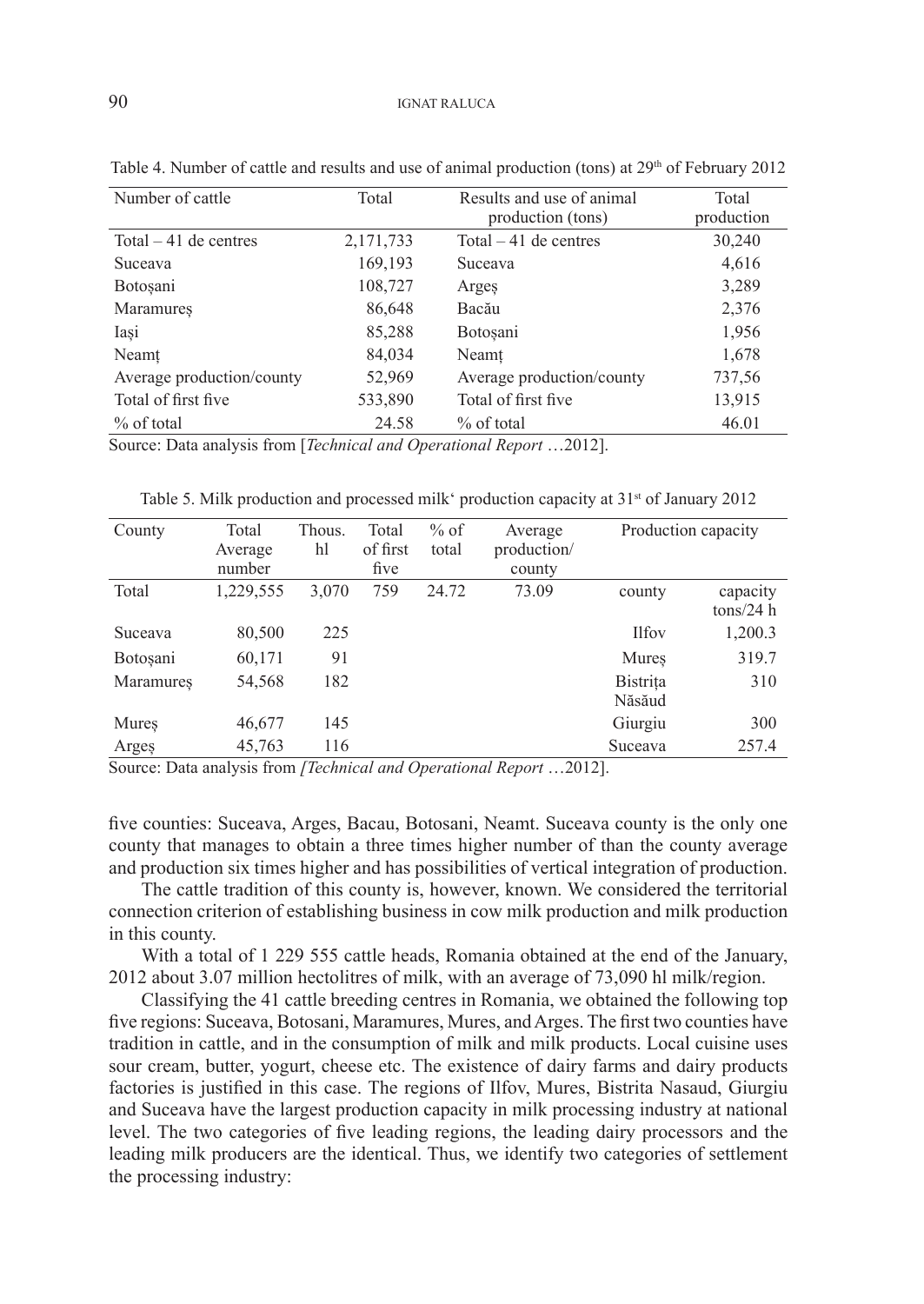- location in proximity to centres of consumption, as proximity to Bucharest Ilfov and Giurgiu regions;
- location in proximity to production centres.

This classification may lead to a conceptualization of a possible allocation model of animal production closed to food processing centres, on the grounds of proximity and low transportation expenditures, and aiming at efficiency and economic performance of the agro-food sector, which can induce growth patterns of quality of life in rural areas.

#### **CONCLUSIONS**

The challenges of Romanian food industry are neither few nor small. They come from a historical perspective and still propagate. The agro-food sector itself couldn't reach the expected results. Putting pressures on the sector without support it is unjustified.

European funds were targeted towards production capacity and product quality and had no factories' poisoning criterion. There was no territorial correlation between agricultural production and the absorption capacity of the food industry, and any reference to the final consumer, except the situation of milk production in Ilfov county.

In general, the group of the top five regions that obtained the largest agricultural production is different than the group of the top of first five regions which obtained the higher value of processed food; even both groups manage to obtain high national results. There were any positioning criteria used for the investments in food industry which haven't taken into consideration an agricultural production, except Suceava county.

Therefore, the tested hypothesis was: if there are regions where agriculture focuses on its outputs' integration to food processing, or they fail with the food industry vertical integration. This hypothesis was demonstrated. The animal production is being used in totally other regions than those who really have the highest number of animals.

In order to become more competitive, farmers, when establishing the main domain of their farms, should take into consideration the possibilities production integration and the value of the transaction costs.

The study was facing some limits represented by the number of agricultural products and absence of information on export-import activity for regional level. Research can be extended by the analysis of the other categories of products, especially vegetalble products, and enhancement of information on export-import activity in each region. The analysis should consider public policy in order to articulate the food industry to the real needs of Romanian agriculture and to obtain competitive results in food industry.

#### LITER ATURE

*Agriculture in the EU, Statistical and Economic Information Report 2010*, March 2011 *Anuarul statistic al României,* 2010.

Bunte F., Dagevos H. 2009: The Food Economy Global Issues and Challenges, Wageningen Academics Publishers.

*Actualizarea evaluării intermediarea programului special de preaderare pentru agricultură şi dezvoltare rurală în România în perioada 2000-2005***,** http://www.madr.ro/pges/dezvoltare\_rurala/ versiune\_romana.pdf.

*Agricultura României în cifre.* http://www.madr.ro/pges/raport/agricultura-romaniei-noiembrie-2010. pdf, accessed on 1st of June 2011.